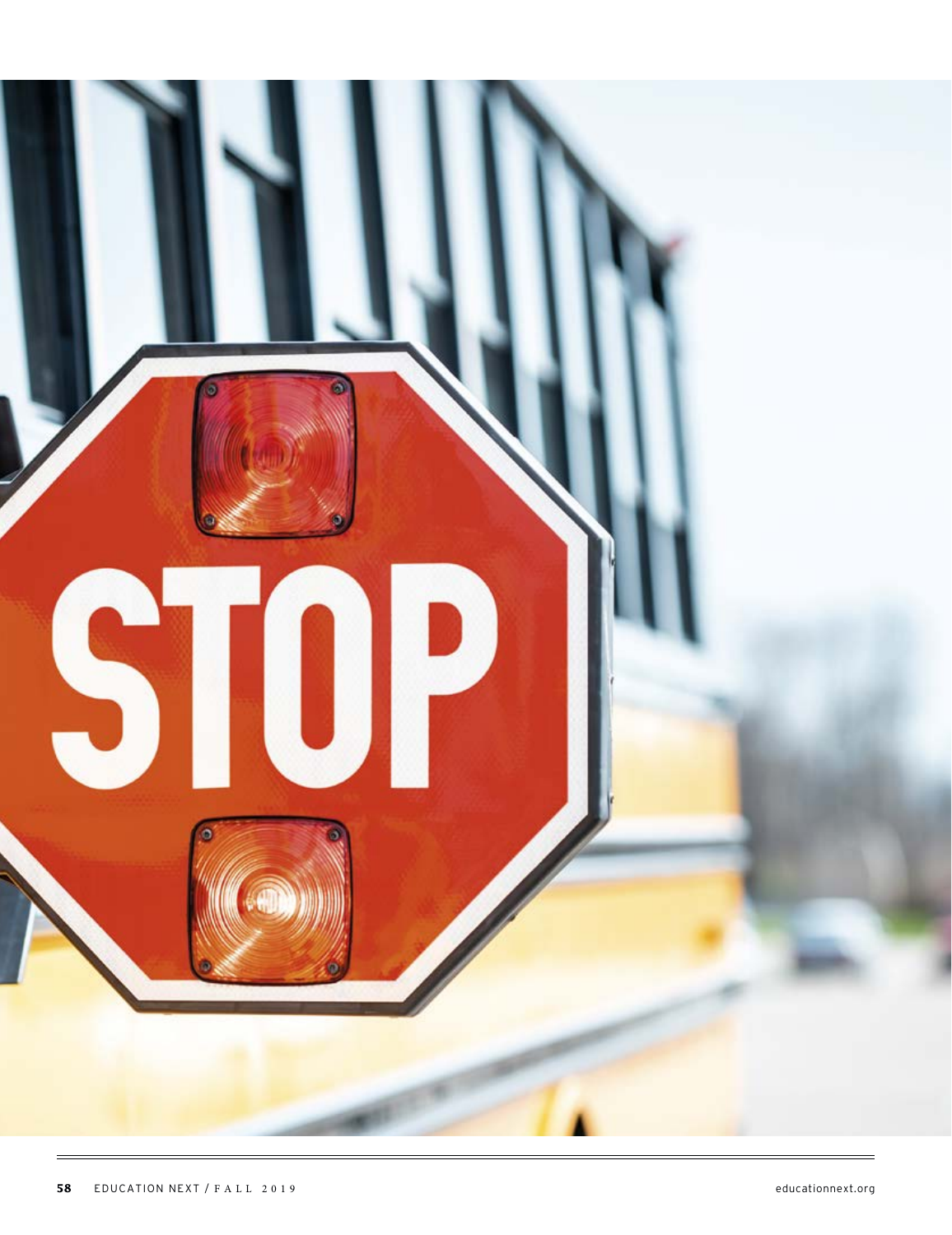# GOING THE EXTRA MILE FOR **SCHOOL CHOICE**

# How five cities tackle the challenges of student transportation

## **FOR FAMILIES LIVING IN NEIGHBORHOODS**

with low-performing schools, choice-friendly policies open up an array of options. Students can seek out district or charter schools with stronger academic programs, or look for schools that match their unique interests or needs. The concept is simple, but families who want to take the school-choice route may find that getting students to and from school presents a significant roadblock.

Considering a school some distance from home means weighing the costs and benefits to student and family. Traveling outside the neighborhood can entail earlier wake-ups, lost time en route, unruly fellow travelers, and missed transit connections. For choice to be worthwhile, the payoff has to outweigh the drawbacks. Transportation must be affordable and safe so that all students, regardless of their location or resources, can attend their school of choice. And on the municipality's end, the cost of providing transportation must be sustainable. All of these factors play

by BETHENY GROSS

*Lack of transportation can be a barrier for parents considering sending a child to a school that is far from home.*

PHOTOGRAPH / MARK MCELROY; SHUTTERSTOCK PHOTOGRAPH / MARK MCELROY; SHUTTERSTOCK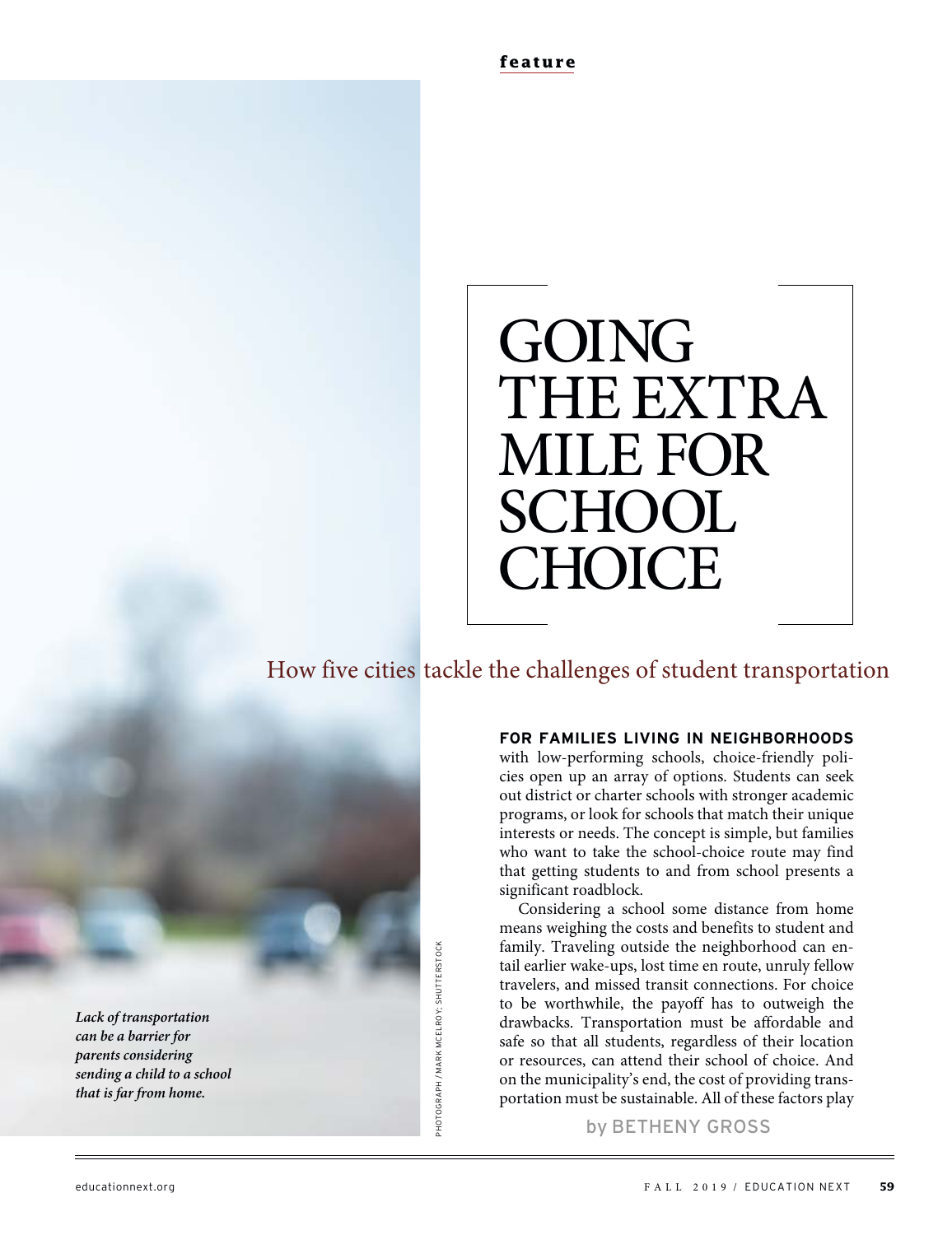into the discussion on the benefits of choice.

In 2017, Matthew Chingos and Kristin Blagg of the Urban Institute convened a group of researchers to analyze students' school choices and travel to school in five cities— Denver, Detroit, New Orleans, New York, and Washington, D.C.—where families are able to select from among many charter and district schools (see Table 1). Our team found that a large number of students in these cities take advantage of school choice, and that it often provides them with important academic benefits. Traveling for these benefits, however, does come with some costs to students and their cities' education systems and at times reveals conditions of unequal access. Cities are hungry for innovative solutions to the transportation challenge.

#### **Transportation Policies**

State legislatures throughout the country anticipated that student transportation would play a role in the success or failure of school choice. Of the 44 states and D.C. that have enacted charter laws, 14 included provisions specifying whether

# **CHOICE POLICIES IN FIVE CITIES (Table 1)**

|  | CITY                    | <b>AVAILABLE SCHOOL CHOICES</b>                                                                                                       |
|--|-------------------------|---------------------------------------------------------------------------------------------------------------------------------------|
|  | <b>DENVER</b>           | » Interdistrict choice<br>» Zoned schools plus open enrollment<br>» 60 charter schools                                                |
|  | <b>DETROIT</b>          | » Interdistrict choice<br>» Zoned schools plus open enrollment<br>» Charter schools                                                   |
|  | <b>NEW ORLEANS</b>      | » 100 percent charter schools                                                                                                         |
|  | <b>NEW YORK</b>         | » Zoned schools plus open enrollment<br>for elementary and middle schools<br>» Mandatory choice for high schools<br>» Charter schools |
|  | <b>WASHINGTON, D.C.</b> | » Zoned schools plus open enrollment<br>for elementary and middle schools<br>» Charter schools                                        |
|  |                         |                                                                                                                                       |

the charter school, school district, or some other entity would be responsible for providing transportation. Another 13 states require prospective charter schools to submit a plan describing how they would furnish transportation to their students. Laws in three additional states require local districts to provide the same service to local charter-school students that they provide to students enrolled in district schools. These laws, however, rarely spell out the details of the mandated support and, as a result, approaches vary across cities.

The five cities we examined have adopted a number of different policies for providing transportation for students who opt out of their neighborhood school. In New Orleans, New York, and D.C., students who choose another school can still receive district-provided transportation. In D.C., all students, regardless of their distance from the school, receive free transportation to school on public-school buses or via free access to public transit. In New Orleans and New York, transportation support depends on how far away students live. In Denver, students who exercise choice and live and enroll in any school in specific transportation zones served by Success Express, a dedicated shuttle-bus service, receive free transportation. In

addition, most charter schools offer public school-bus transportation to students. In Detroit, students who select a different district school or a charter school are not guaranteed transportation, but some charter schools do offer it.

#### **The Road to School**

In all five cities, many children are opting for schools other than the one assigned to them, but these choices have not, for the most part, entailed long commutes.

In D.C., nearly 75 percent of the city's students opt out of their assigned school, and in Detroit, more than 75 percent decline to attend their closest school. In Denver, among students applying to high school, less than half select the school closest to home as their first choice. The median first choice for Denver students is actually the fourth-closest school to home. In New York, only 12 percent of high-school students enroll in the closest school. Despite the high number of students who are exercising choice, the median drive time to school for 9th graders across all five cities ranges from 10 minutes in Denver and Detroit to 15 minutes in New York. (Times were estimated via Google driving directions for the typical morning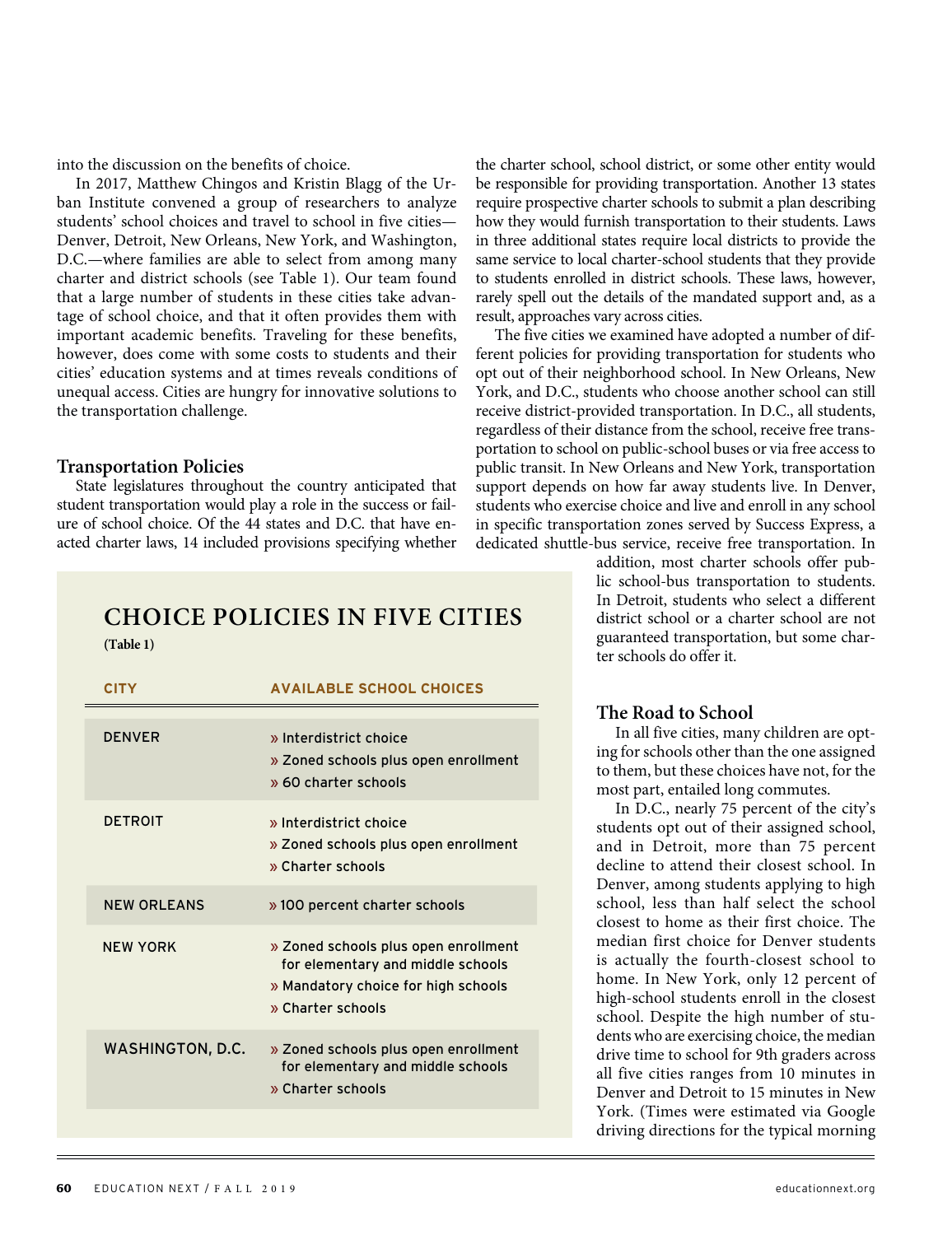# **feature** SCHOOL TRANSPORTATION GROSS



*In Washington, D.C., which provides free bus or public transportation to all students, 43 percent of parents drive their children to school, a 2017 survey found.*

commuting hours.) Actual commute times for students are likely longer if they are traveling by public transit or school bus. For example, in New York, the median commute time rises to 29 minutes when students use public transit, the more common method of getting to school in that city. That said, a 2017 survey of parents in Denver, Detroit, New Orleans, and D.C. found that driving was the most common mode of transport to school in each of these cities. As many as 67 percent of Denver parents drive their kids to school. Even in

distributed across neighborhoods, but it may also suggest that parents of younger children place a particularly high premium on having a school close to home—or perhaps that they view the school options available to them as more interchangeable, and therefore see less reason to sacrifice convenience.

It should not be surprising that students who exercise school choice still enroll in schools that are a relatively short drive from home. Research clearly indicates that parents and students weigh the trade-offs between distance and quality when selecting a school, favoring a

closer one when all else is equal.

Analysis from the five cities, however, suggests that balancing the trade-off between quality and distance may not be exceedingly difficult for many families. We examined how long it would take 9th graders in these cities to drive to the closest high-quality school (defined as one having high graduation rates, employing a high percentage of veteran teachers, and offering calculus). We found that student time en route varies across cities, but the average drive time to a high-quality

Traveling outside the neighborhood can entail earlier wake-ups, lost time en route, unruly fellow travelers, and missed transit connections. For choice to be worthwhile, the paybacks have to outweigh the drawbacks.

D.C., which has a strong public-transit system, 43 percent of parents drive their children to school.

African American students face somewhat longer commutes to school than white students and more-affluent students. In each of the cities except New Orleans, the drive to school for African American 9th-grade students is between two and five minutes longer than the drive for their white counterparts. Even so, the longest average drive—that of African American

students in New York—is only 20 minutes. Interestingly, our analysis also finds that students from less-affluent households do not, on average, travel farther to school than their peers from more-affluent households.

For elementary and middle-school grades, our research team only calculated drive times in New Orleans, New York, and D.C., but in these cities, drive times are even shorter for families of younger students. These shorter drive times may simply reflect the fact that there are more elementary schools than high schools and that they are more widely school does not exceed 15 minutes for any quality measure. More typically, the drive time to the closest high-quality school falls below 10 minutes.

The drive time to the closest high-quality school varies somewhat among white, African American, and Hispanic students, but the gaps do not always disadvantage students of color. In fact, only Hispanic students in Denver and Detroit have to travel farther than white students to reach a school with a high



*Detroit: More than 75 percent of students in the Motor City decline to attend their closest school. Median estimated morning drive time for 9th graders is 10 minutes.*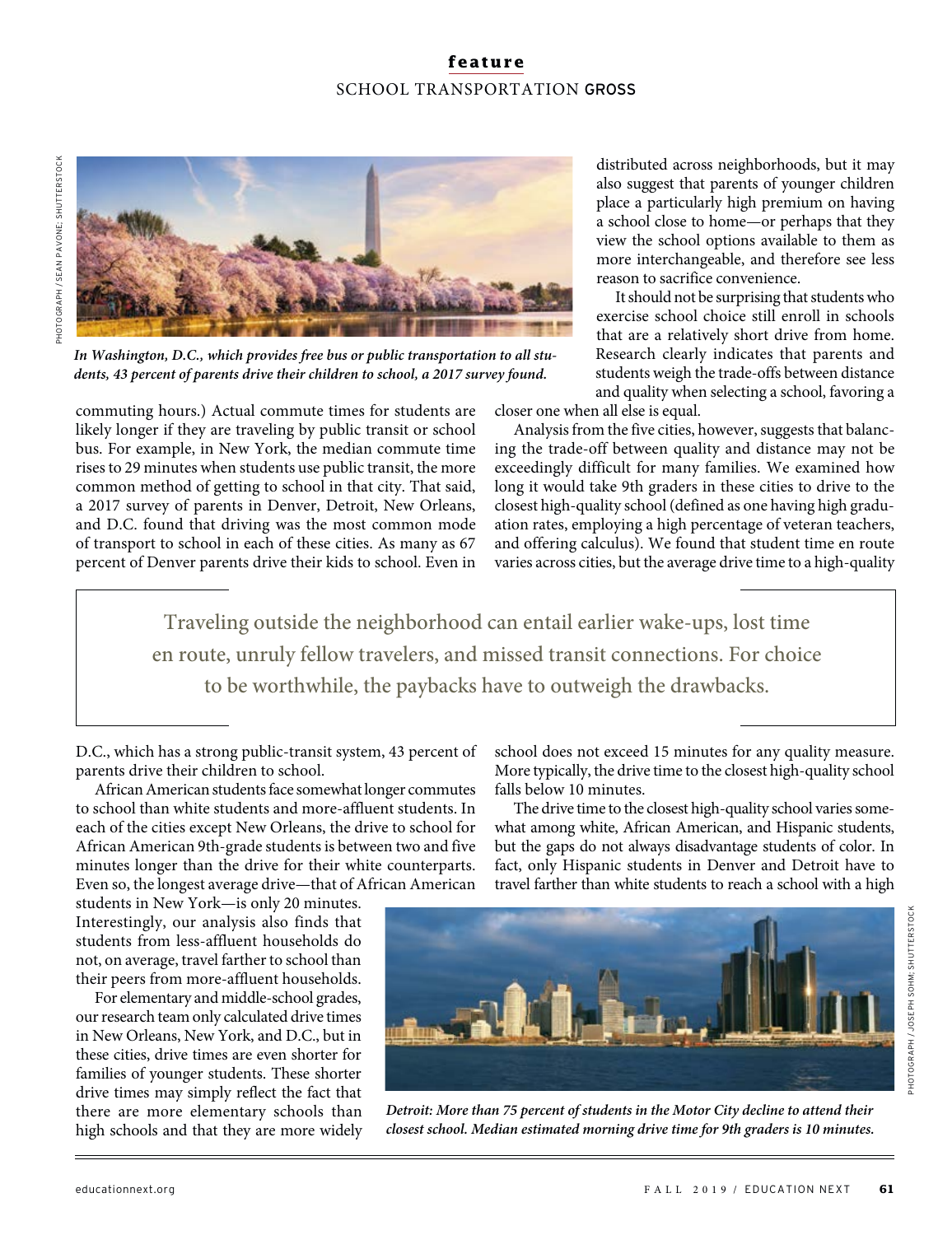graduation rate. In all other cities and for all other quality measures, Hispanic students are closer to high-quality schools than their white counterparts. Only in New Orleans and D.C. do African American students have to go farther than their white counterparts to reach a high-quality school.

In sum, our analyses suggest that, for most school choosers in these cities, the drive to school is not exceptionally long, although there are some students who enroll in schools that are farther from home. Ten percent of 9th-grade students in Denver, Detroit, New York, and D.C., are willing to travel more than twice the median distance to school.



*New Orleans: Rather than relying on a centralized school-transportation system, this city has assigned the responsibility to individual schools, leading to long rides.*

#### **Students Reap Benefits**

Even a small travel burden would be pointless if students did not gain any benefits for it. Examining three of the five cities—Denver, Detroit, and New York—we explored the extent to which students who exercise choice tend to select schools with higher performance or attractive academic offerings. In each of these cities, we found that students who choose to travel for school do get something for their effort.

In Detroit, students who opt for schools of choice select those with somewhat higher accountability ratings, lower absentee rates, and, for students who started at the school in 9th grade, higher graduation rates. For example, 9th-grade students in Detroit who opt out of the closest school end up selecting one that has an accountability rating that is, on average, 5 points (out of 100) higher, a graduation rate that is 9 percentage points higher, and an absenteeism rate that is 3 percentage points lower, relative to the other schools in the city. In Denver, incoming 9th-grade students who demonstrate the greatest willingness to travel for school, a group we call "super-travelers," choose schools that have graduation rates that are, on average, 23 percentage points higher and that have seven fewer incidents of discipline per 100 students. They are also more likely to opt for

schools that offer advanced curricula (Advanced Placement courses, International Baccalaureate programs, and calculus) as well as dual-language or immersion programs. We found that these super-travelers typically could find closer-to-home schools that had one, but not all of these traits, suggesting that the schools that necessitated long commutes offer a "package" of benefits that the neighborhood schools lack.

In New York, our analysis of choice enrollment in elementary grades found that students opting out of their assigned schools choose schools with proficiency rates that are, on average, 6 percentage points higher on the state English language arts and math exams than the schools that "non-choosing" students in their neighborhood attend. Students in grades K–2 enroll in schools with higher student-achievement growth. We found that these benefits increase when students attending choice schools have access to free transportation, suggesting that providing for this service can enhance the potential benefits of choice to students.

#### **Costs to Students and Cities**

Students may not necessarily have to endure overly long commutes to their chosen schools, but they still face real costs—as do their cities and school systems.

The prospect of a long ride to school has long led to worries about students' ability to access before- and afterschool activities, as well as the unsupervised and unproductive time spent en route. Our analysis from New York and D.C. also notes potentially important academic and social costs for students.

Longer commutes can be difficult for students and families to sustain. In D.C. we found that the longer students had to travel to school the more likely they were to miss school and transfer out—two circumstances that can disrupt student learning. Specifically, kindergarten and 6th-grade students with



*New York: The farther students traveled, the less likely they were to attend school with another child from their own neighborhood, potentially fraying social networks.*

PHOTOGRAPH / S.BORISOV; SHUTTERSTOCK

PHOTOGRAPH / S.BORISOV; SHUTTERSTOCK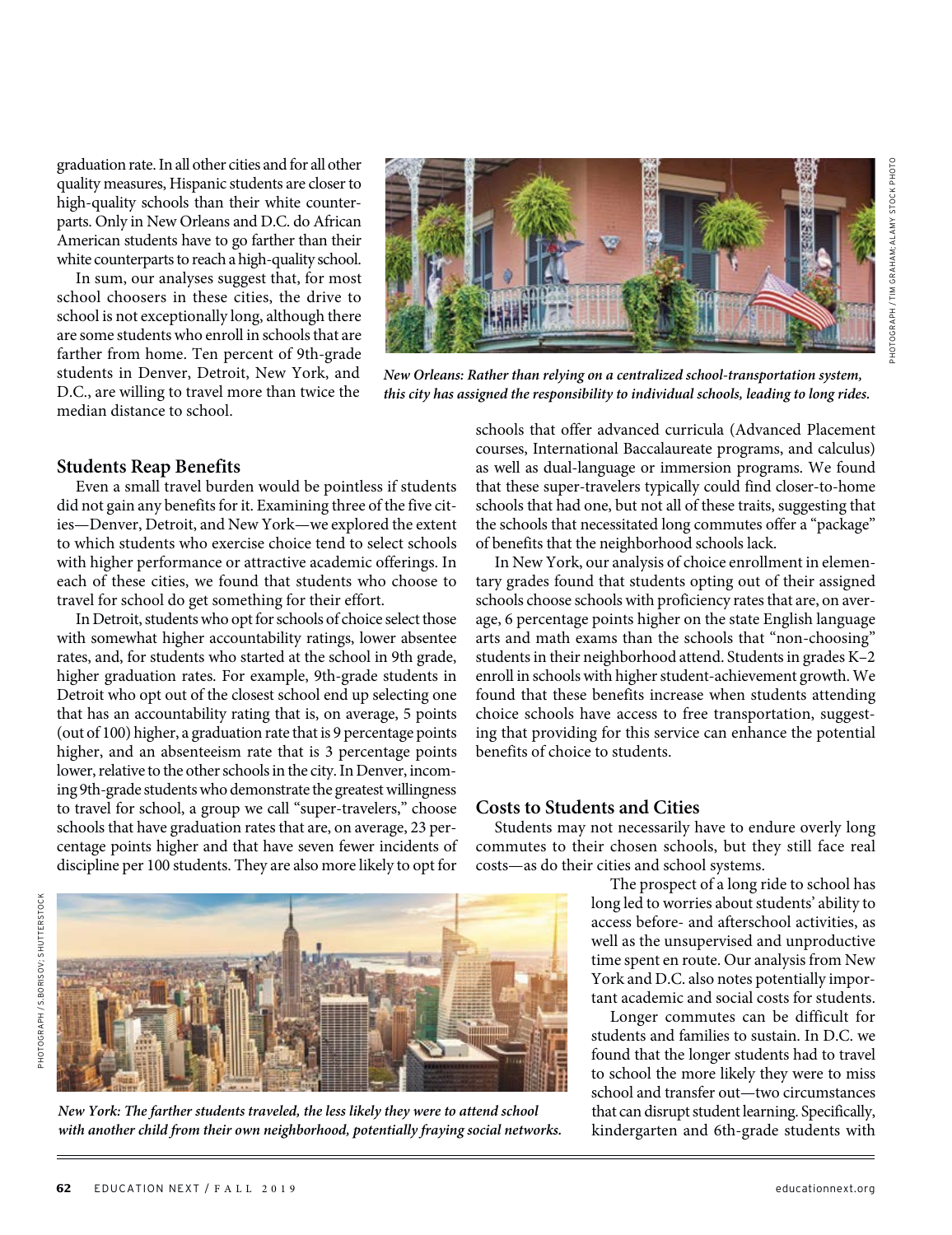## **feature** SCHOOL TRANSPORTATION GROSS

long commutes (that is, whose commutes were longer than 75 percent of all students) missed about one more day a year and were 2 percentage points more likely to transfer schools than students with relatively short commutes (shorter than 75 percent of all students). Ninth-grade students with long commutes missed about two more days and were 1 percentage point more likely to transfer schools than their counterparts with short commutes. We did not find, however, that longer commutes alone led to lower academic outcomes for students.

Going to school in another neighborhood can also involve social costs. Our analysis from New York found that the farther students traveled to school, the less likely there were to attend a school with another child from their own neighborhood, potentially fraying important social networks.

For public-school systems, providing transportation to students can consume considerable resources. Transportation is a costly and volatile business, subject to fluctuating fuel costs, road construction, and labor shortages. Transporting students introduces a host of additional issues that amplify the costs dramatically.

There are immense logistical demands involved in safely

full-choice system. According to charter-school leaders in that city, where individual schools carry the costs of transportation, school leaders are forced to make difficult trade-offs between classroom and transportation spending. In Denver, the public school system provides transportation services for most district and charter schools. Federal data for the 2015–16 school year show that the district spent \$25 million on delivering these services—almost 2 percent of total district spending. (Charter schools contribute funds from their own budgets for the use of this district service.) Denver's spending is well in line with that of comparably sized districts nationwide, which devoted, on average, 3.6 percent of their budget to transportation.

#### **Innovation Needed**

No single solution will address the costs and challenges of providing transportation in choice-rich cities. So far, school officials in the five cities cited here have turned to public transportation, decentralizing transportation, creating transportation zones and enrollment zones, and using small rideshare enterprises.

**Public transportation.** Cities often rely heavily on public

In all five cities—Denver, Detroit, New Orleans, New York, and Washington, D.C. — many children are opting for schools other than the one assigned to them, but these choices have not, for the most part, entailed long commutes.

moving students from their homes to a vast number of different school locations. These logistics are further complicated by the fact that many students will change schools (and thus their route to school) some months into the school year, as spots open up on waitlists. When a city lacks a centralized policy managing the student-transfer process, an official at a charter authorizer in Detroit explained, the churn of students can be overwhelming. She noted, "Kids come and go with no transfer policies and no kind of accountabilities in place around who's moving where. Kids are just constantly moving. [For schools] it would be out of control, the amount of jostling you would have to do to even try to operate a bus schedule." In addition, schools in choice-rich cities often operate with different start and end times that must be accommodated in the bus schedules.

Two other factors that escalate costs are the requirement to provide transportation accommodations, such as door-to-door service or smaller vehicles for students with disabilities, and the need to hire bus monitors to protect students and maintain order.

Choice may involve higher spending on transportation, but not necessarily. In New Orleans, Tulane University researchers learned that transportation costs increased by almost \$200 per pupil, an increase of 34 percent, after the city shifted to a

transit to get students to and from school. But, with notable exceptions such as in New York and D.C., public-transit networks tend to fall short in this capacity. On top of causing worries about safety and unsupervised travel, the public-transit option increases students' travel time, especially in cities without extensive transit networks. In Denver, Detroit, and New Orleans, for example, the typical 10-minute drive turns into more than 30 minutes by public transit, and a 30-minute drive morphs into a 70–80 minute transit ride. Predictably, public-transit options are least efficient for students in lowerrent neighborhoods.

**Decentralization.** Rather than relying on a centralized school-transportation system, New Orleans has assigned responsibility to the individual schools, with the goals of distributing the burden of cost and giving all students access to any of the city's schools. This policy has guaranteed such access for most students but it has also created considerable inefficiencies in getting them to school. Bus routes serving individual schools are often long and circuitous. The median school-bus commute for students is 35 minutes (more than twice the drive time), with some students on the bus for upward of 90 minutes one way. Schools and networks have